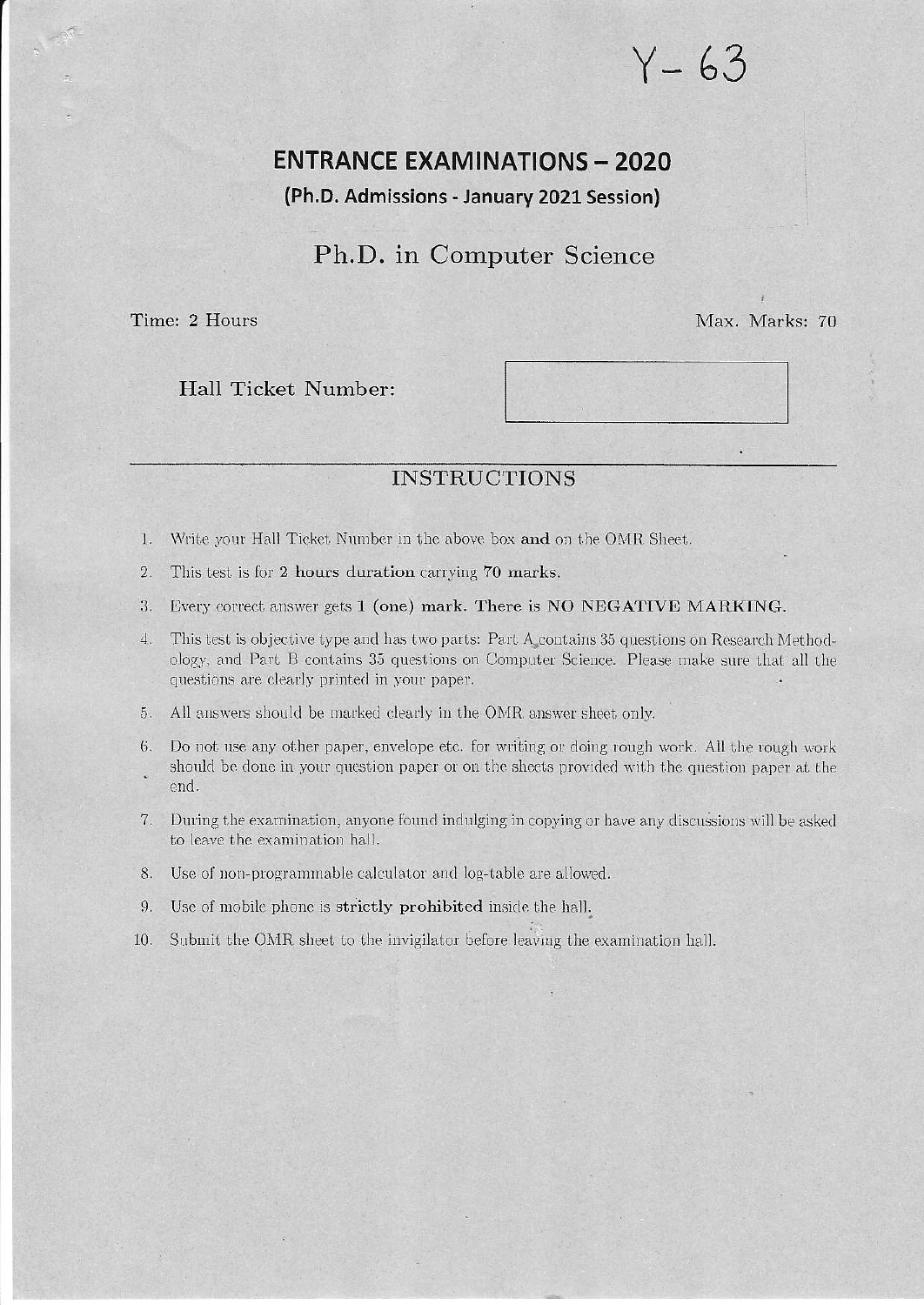### Part  $A$  – Research Methodology

- 1. Who among the following is not a computer scientist?
	- A. Vincent van Gogh
	- **B.** Vinton Cerf
	- $C.$ Tim Berners-Lee
	- D. Dennis Ritchie
- Which of these may be a title given to the computer scientist, James Gosling?  $2.$ 
	- А. Dr. Python
	- $\mathbf{B}$ . Dr. Java
	- $C_{\cdot}$ Dr. Lisp
	- D. Dr. Smalltalk
- Which of the following has a storage capacity of about 700 MB? 3.
	- A. DVD
	- **B.** Pen drive
	- $1\frac{1}{4}$ -inch Floppy disk C.
	- D. CD-ROM
- 4. The set  $A = \{1, 2, 3, 4\}$  and R is the relation defined by  $(x, y) \in R$  if  $3x + 2y \le 11$ . Which of the following statements is true for R?
	- A. R is reflexive
	- **B.** R is symmetric
	- C. R is transitive
	- D. None of the above
- 5. What is the number of edges present in a complete graph having  $n$  vertices?
	- A.  $n(n+1)/2$
	- **B.**  $n(n-1)/2$
	- $C_{\cdot}$  $12$
	- D. Information given is insufficient
- Which of the following propositional formula is a tautology? 6.
	- A.  $(\bar{p} \vee r) \rightarrow (p \wedge \bar{r})$
	- **B.**  $\neg(p \rightarrow (p \land q)$
	- C.  $r \rightarrow (p \land \bar{r})$
	- **D.**  $(p \leftrightarrow q) \vee (p \leftrightarrow \bar{q})$

Questions 7-10 are based on the text below which is taken from the now famous review article on Deep Learning by Yann LeCun, Yoshua Bengio and Geoffrey Hinton in Nature (28 May 2015). Read it carefully and answer them.

Conventional machine-learning techniques were limited in their ability to process natural data in their raw form. For decades, constructing a pattern-recognition or machine-learning system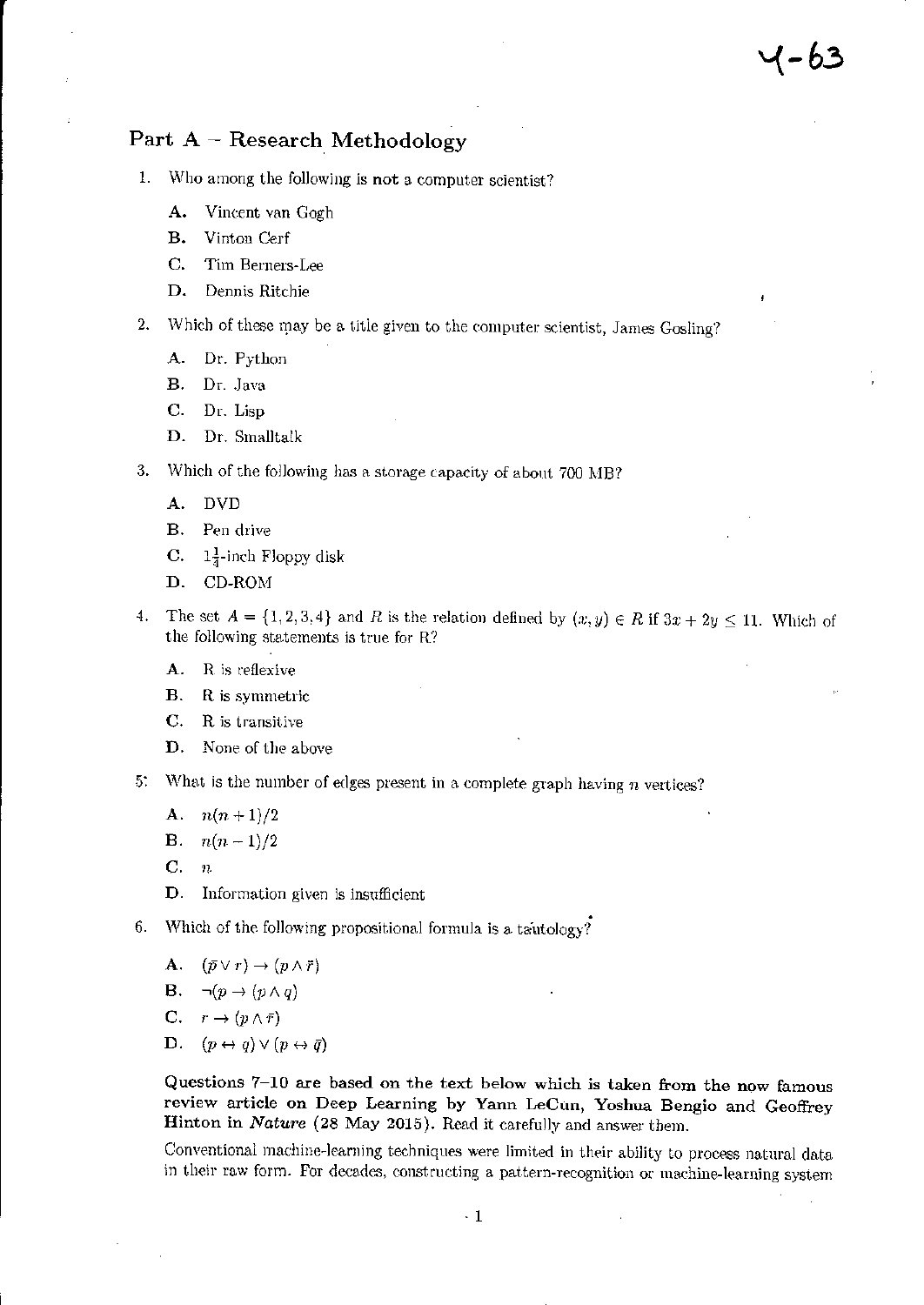required careful engineering and considerable domain expertise to design a feature extractor that transformed the raw data (such as the pixel values of an image) into a suitable internal representation or feature vector from which the learning subsystem, often a classifier, could detect or classify patterns in the input.

Representation learning is a set of methods that allows a machine to be fed with raw data and to automatically discover the representations needed for detection or classification. Deep-learning methods are representation-learning methods with multiple levels of representation, obtained by composing simple but non-linear modules that each transform the representation at one level (starting with the raw input) into a representation at a higher, slightly more abstract level. With the composition of enough such transformations, very complex functions can be learned. For classification tasks, higher layers of representation amplify aspects of the input that are important for discrimination and suppress irrelevant variations. An image, for example, comes in the form of an array of pixel values, and the learned features in the first layer of representation typically represent the presence or absence of edges at particular orientations and locations in the image. The second layer typically detects motifs by spotting particular arrangements of edges, regardless of small variations in the edge positions. The third layer may assemble motifs into larger combinations that correspond to parts of familiar objects, and subsequent layers would detect objects as combinations of these parts. The key aspect of deep learning is that these layers of features are not designed by human engineers: they are learned from data using a general-purpose learning procedure.

- 7. The components needed to construct a machine-learning are
	- А. careful engineering and domain expertise
	- **B.** feature extractor and internal representation
	- $C_{\cdot}$ domain expertise and learning subsystem
	- D. feature extractor and classifier
- What is the function of higher layers of representation in classification tasks? 8.
	- A. detect motifs and spot arrangements of edges
	- B., suppress irrelevant information and retain essential aspects
	- C. learn complex functions
	- detect familiar parts of objects D.
- 9. What is the key aspect of deep learning?
	- A. multiple levels of representations
	- **B.** object detection and classification
	- C. learning layers of features from data
	- D. human engineered layers of features
- 10. This is stated as one of the disadvantages of conventional machine learning
	- A. limited ability to process data in natural form
	- **B.** need far too many features
	- inability to learn complex functions C.
	- D. not requiring human engineers
- The Android operating system on mobile phones is based on 11.
	- A. Microsoft Windows operating system

 $\overline{2}$ 

÷,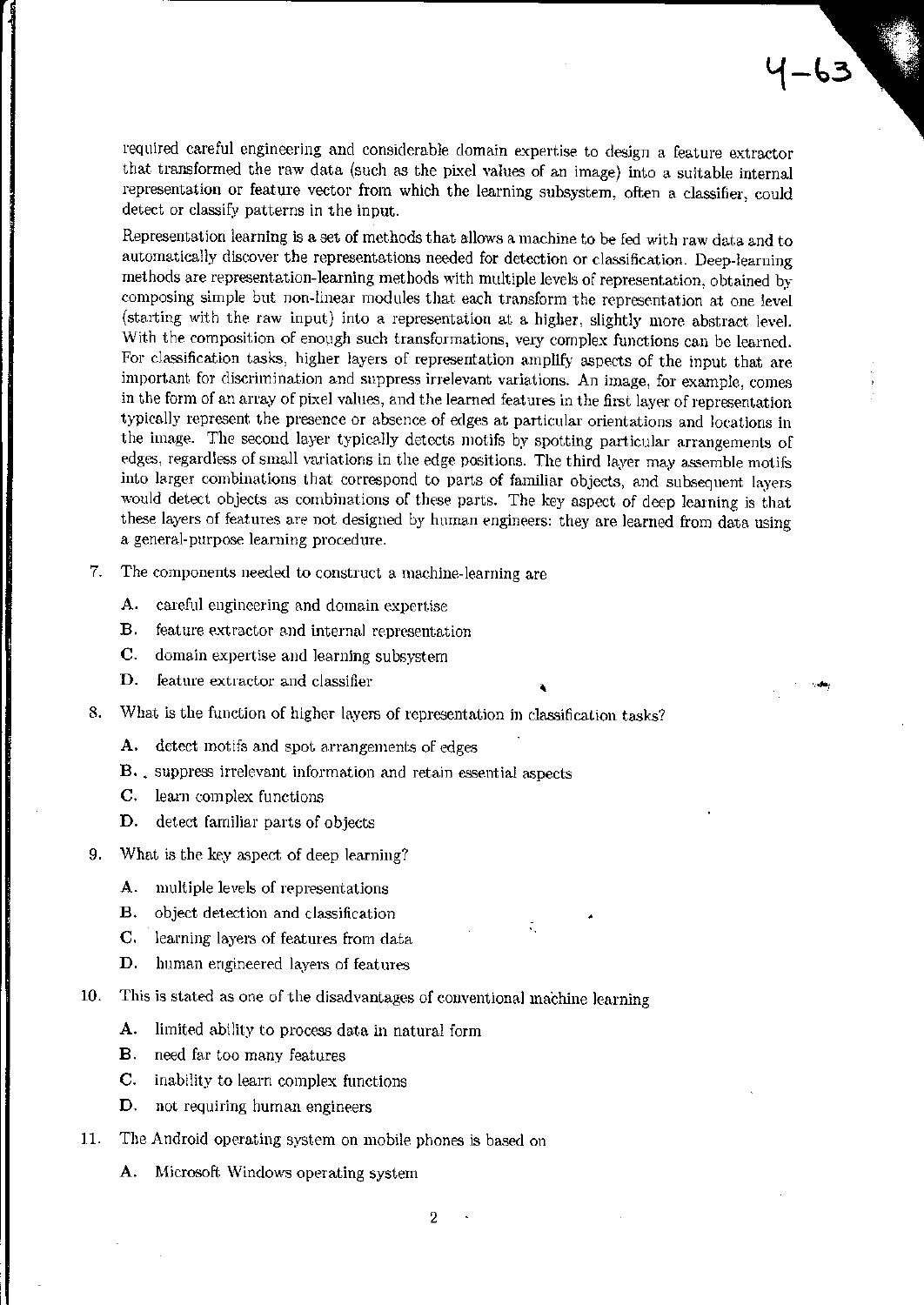$\overline{1}$ 

- B. OS/360 operating system
- C. Linux operating system
- D. Ultrix operating system
- 12. Pick the odd one out.
	- A. Cortana
	- **B.** Alexa
	- C. Pamela
	- D. Siri
- What is the value of c, if 8 is 4% of a and 4 is 8% of b and c equals  $b/a$ . 13.
	- $1/4$ A.
	- $B<sub>r</sub>$  $1/2$
	- $C_{\star}$  $\sqrt{2}$
	- $D. 4$
- Police P runs at an average speed of 6Kmph on a highway road to catch thief T who is ahead 14. of her by 8 metres. She is able to catch the thief after running for 100 metres despite a starting delay of 8 sec. What is the average speed of the thief T?
	- A. 4.86 Kmph
	- **B.** 3.86 Kmph
	- C. 4.56 Kmph
	- D. 3.56 Kmph
- Suppose a number less than 1000 is picked randomly. What is the probability that it is a prime  $15.$ number?  $\sim 100$ 
	- A. 168/999
	- **B.** 168/1000
	- C.  $1/168$
	- D. 158/999

Questions 16-18 are based on the Flow-Chart given below. Trace it carefully and answer them.

 $\bar{z}$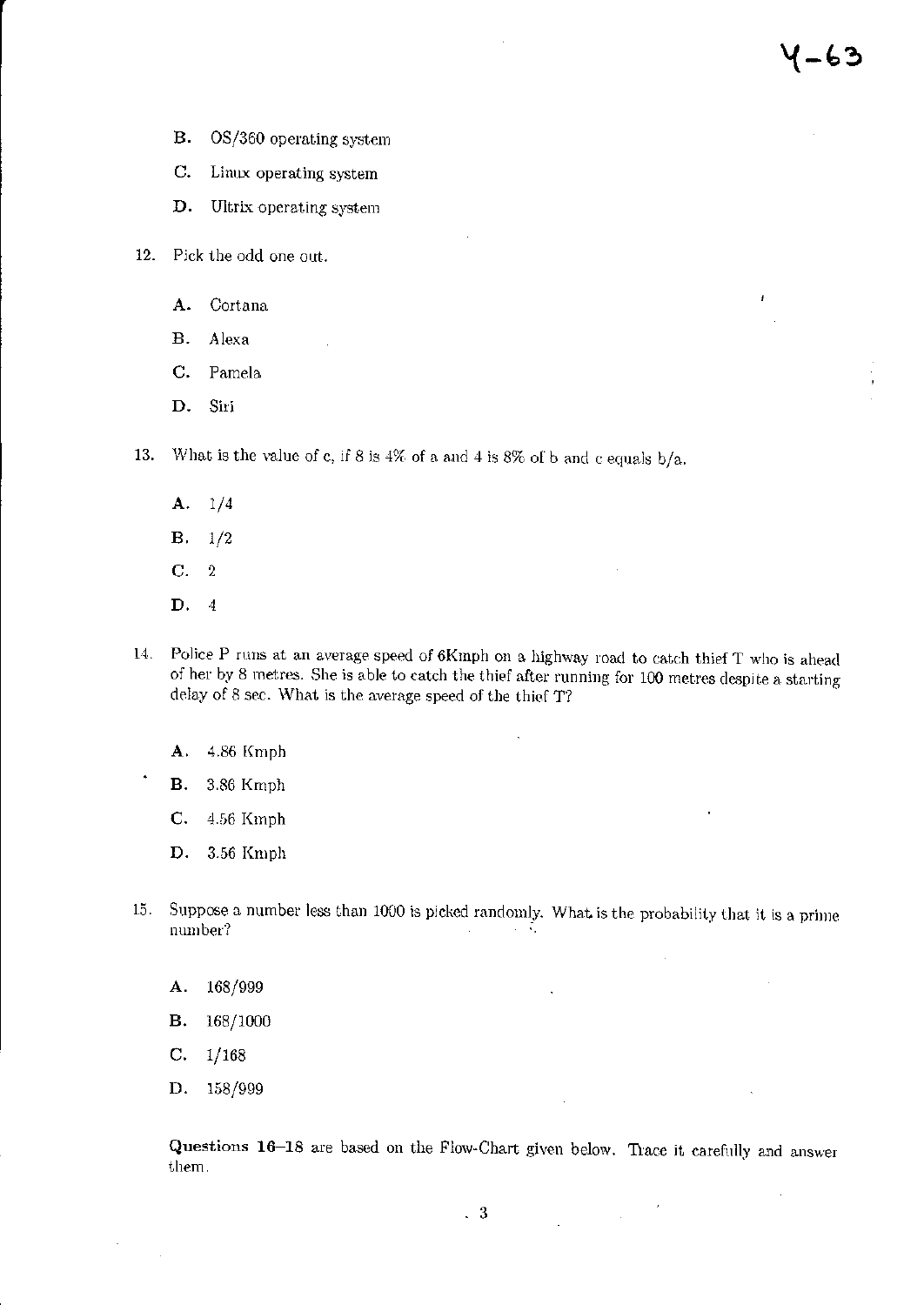

What is the output array for  $N=8$  and the input array  $A = \{2, 1, 4, 3, 6, 5, 8, 7\}$ ? 16.

- A. [1, 2, 3, 4, 5, 6, 7, 8]
- **B.** [2, 1, 4, 3, 5, 6, 7, 8]
- C.  $[3, 4, 1, 2, 6, 5, 8, 7]$
- **D.** [4, 3, 2, 1, 8, 7, 6, 5]

What is the output array for N=8 and the input array  $A = [10, 32, 55, 77, 24, 46, 69, 81]$ ? 17.

- A. [10, 24, 32, 46, 55, 69, 77, 81]
- **B.** [10, 32, 55, 77, 24, 46, 69, 81]
- C. [10, 24, 32, 55, 77, 46, 69, 81]
- D.  $[10, 24, 32, 46, 55, 77, 69, 81]$

18. What is the output array given N=8 and input array A = [80, 66, 59, 65, 39, 32, 19, 20]?

- A.  $[19, 20, 32, 39, 59, 65, 66, 80]$ **B.**  $[80, 66, 65, 59, 39, 32, 20, 19]$ C.  $[66, 80, 59, 65, 32, 39, 19, 20]$
- D.  $[59, 65, 66, 80, 19, 20, 32, 39]$
- 19. If the roots of the equation  $x^2 + ax + 1104 = 0$  have LCM equal to 552, what would be their GCD?
	- A. -8
	- в.  $\boldsymbol{4}$
	- $C. 2$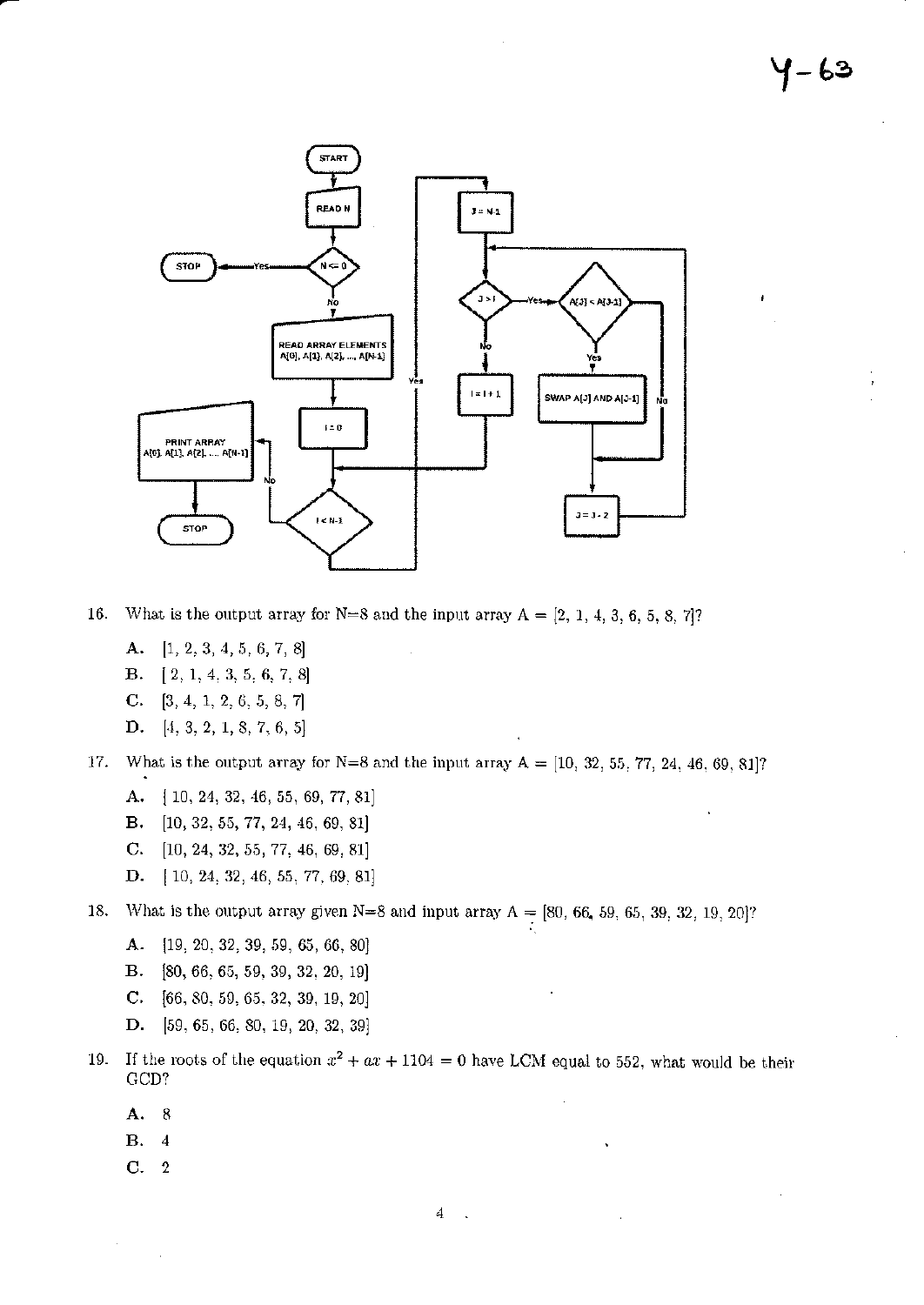J

- D. 23
- An institute offered 60% concession of fee to Ms.X based on his performance in the entrance 20. exam. Ms.X is offered an additional 40% discount on the remaining fee based on her previous academic record. Actual fee is 1.50 lakhs. How much amount does Ms.X have to pay to the institute?
	- A.  $\theta$
	- В. 36000
	- C. 1,14,000
	- D. 24000

Answer the Questions 21-23 based on the data of Cases and Deaths due to a disease spread in four states as given below.

|                                                              |       | March  | April |        |
|--------------------------------------------------------------|-------|--------|-------|--------|
| Population                                                   | Cases | Deaths | Cases | Deaths |
| State1(7Crores)                                              | 3202  | 194    | 3320  | 201    |
| State2 (3Crores)                                             | 1131  | 187    | 1229  | 199    |
| State3 (1Crores)                                             | 1640  | 38     | 1707  | 42     |
| $\overline{\text{State4}}$ (1.1 $\overline{\text{C}r}$ ores) | 1021  | 38     | 1099  | 41     |

 $\hat{\mathcal{L}}$ 

- 21. Which state has higher number of deaths per crore population in April?
	- A. State 1
	- B. State 2
	- C. State 3
	- D. State 4
- Which state has less number of total deaths in proportion to total cases? 22.
	- A. State 1

 $\ddot{\phantom{0}}$ 

- B. State 2
- C. State 3
- D. State 4

23. Which state has less number of total deaths in proportion to Population?

- A. State 1
- в. State 2
- C. State 3
- D. State 4

The closed form solution of the recurrence relation  $a_n = a_{n-1} + n$  given  $a_0 = -3$  is 24.

- $\frac{n(n+1)}{2}$ A.
- $\frac{(n+3)(n-2)}{2}$ В.
- $\frac{(n-3)(n+3)}{3}$ C.
- D.  $(n-3)$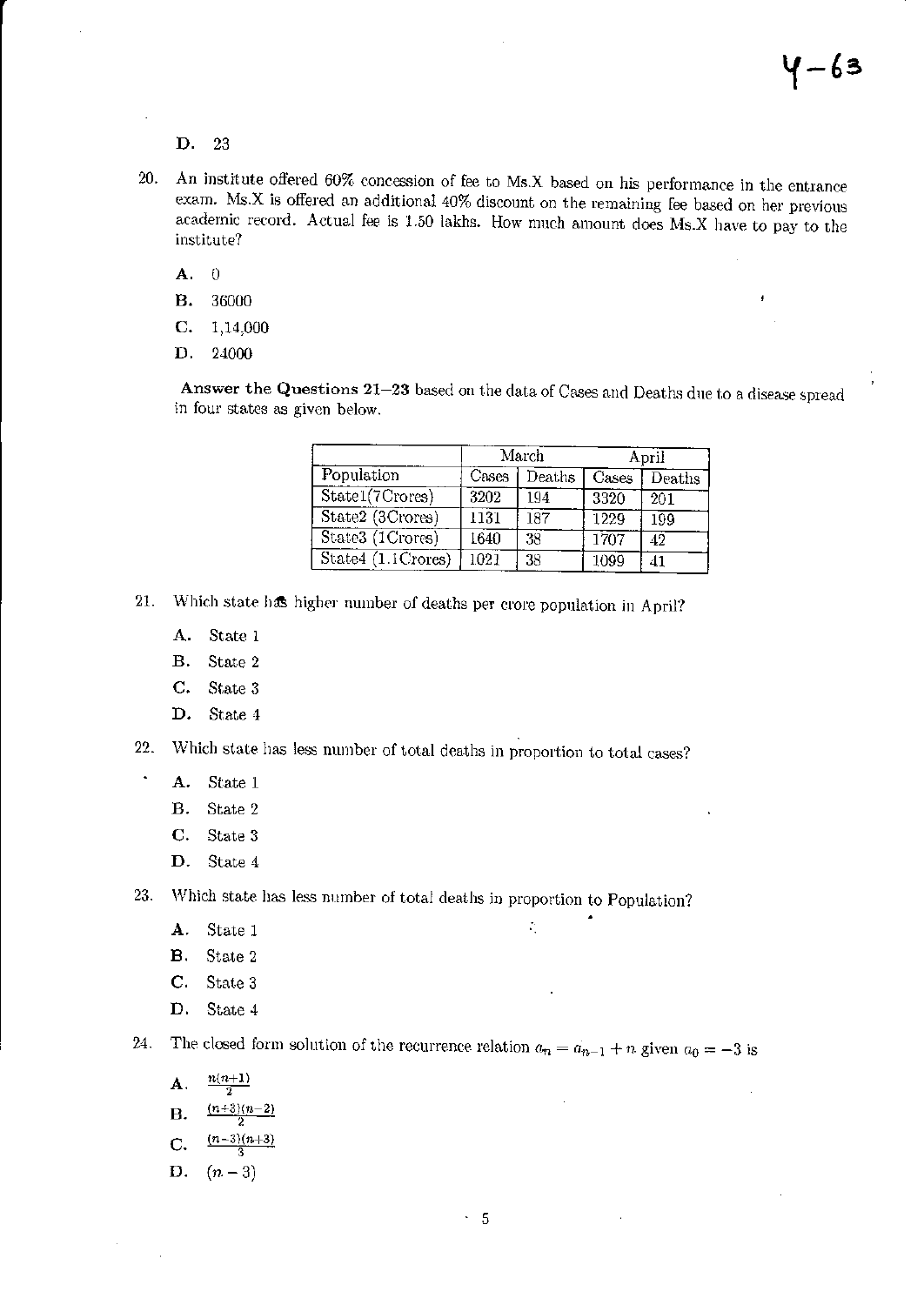$\tau \in \mathbb{R}^2$ 

- 第二章

- 25. In a group of students, there are 15 boys and 10 girls. If three students are selected at random, what is the probability that 1 girl and 2 boys are selected?
	- A.  $21/46$
	- $B. 21/36$
	- $C. 21/26$
	- D.  $21/56$
- What is size of the smallest subset that must be selected from the set  $\{1, 2, 3, 4, 5, 6\}$  to guarantee 26. that at least one pair of numbers from this subset adds up to 7?
	- ${\bf A}$  .  $\overline{4}$
	- **B.**  $\overline{5}$
	- C. 6
	- D. 3

A die is tossed 7 times. What is the probability that all six faces appear at least once? 27.

- $6!/6^{7}$ A.
- $1/6^6$ В.
- $6!/6^6$  $\mathbf{C}$ .
- $6/6^{6}$ D.
- 28. A man draws two cards together from a pack of 52 cards. What is the probability of both the cards being Queens?
	- $A. 1/111$
	- $1/121$ **B.**
	- $C. 1/221$
	- $D. 1/321$

Given a set having 100 elements, what is the number of subsets having more than two elements? 29.

- $2^{100} 4950$  $A.$
- $2^{100} 5051$  $\mathbf{B}$ .
- C.  $2^{100} 101$
- D.  $2^{100} 1$

Which is the best possible probability distribution that is used to study queueing systems. 30.

- A. Bernoulli distribution
- B. Normal distribution
- C. t-distribution
- D. Poisson distribution
- There are 100 gold coins, all are of equal weight except one defective coin having less weight. 31. Suppose you are given a weighing balance without weights. As you count the number of weighings, when is the first possible weighing in which the defective coin may be found.
	- Α.  $\overline{7}$
	- $B. 6$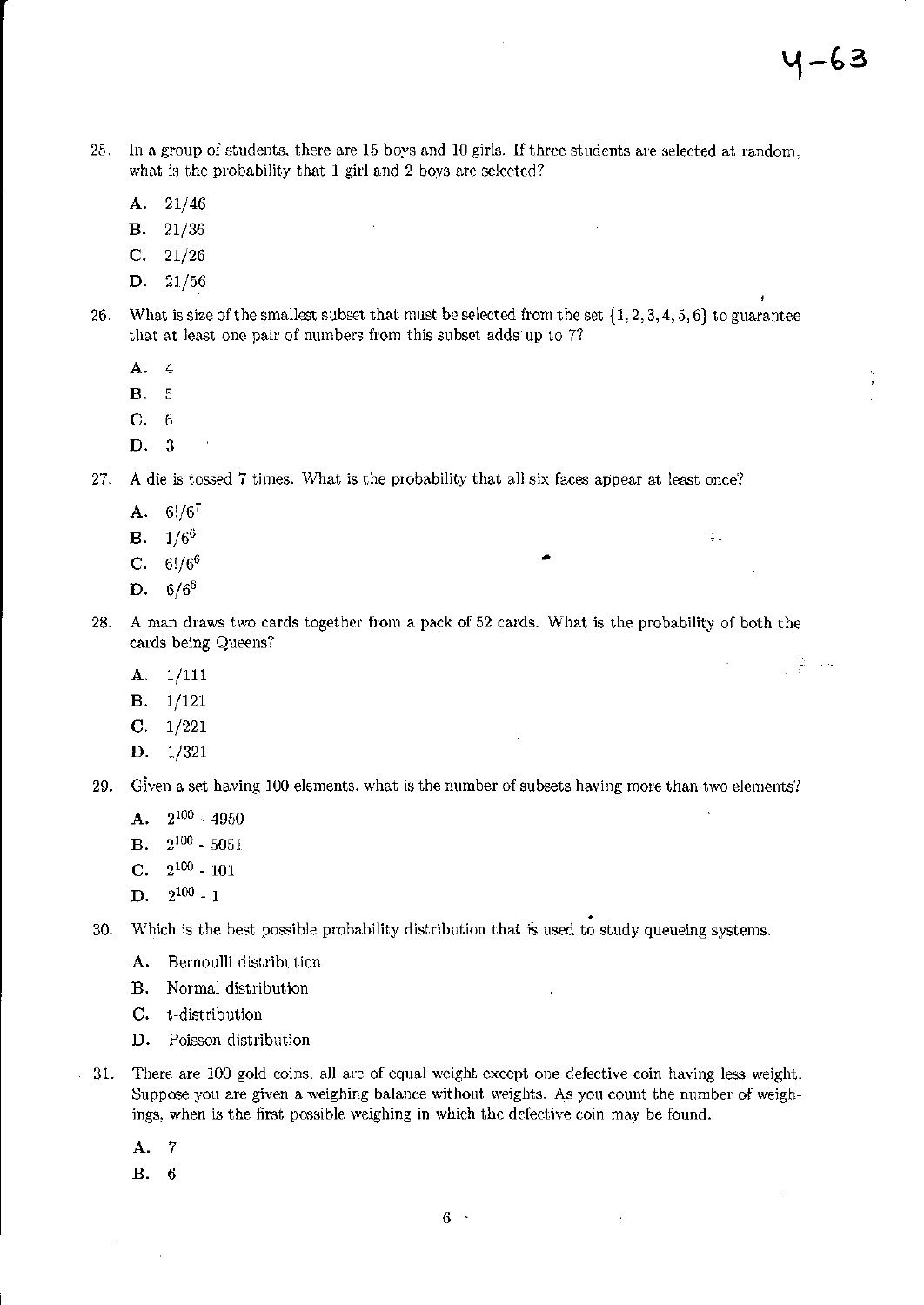$\overline{1}$ 

 $C.4$ 

D.  $\overline{3}$ 

- A box contains 2 white balls, 3 black balls and 4 red balls. In how many ways can 3 balls be 32. drawn from the box, if at least one black ball is to be included in the draw?
	- A. 32
	- **B.**  $48\,$
	- C. 64
	- D. 84
- 33. What is the angle between the minute hand and the hour hand of a clock when the time is 6.30?
	- $10^{\circ}$ A.
	- $0^{\circ}$ **B.**
	- $\mathbf{C}$ .  $20^{\circ}$
	- D.  $15^{\circ}$
- 34. A train running at 2/3 of its usual speed is 20 minutes late in reaching its destination. Find the original time it takes to cover the journey.
	- A. 20 min
	- **B.**  $50$  min
	- $C.$  $60 \text{ min}$
	- D.  $40$  min
- Out of 12 employees in a company one employee retires and in place of him a new employee of 35. age 30 years joins. As a result, average age of the employees reduces by 3 years. Age of the retired employee is

 $\tilde{\mathcal{L}}_1$ 

- А. 55
- **B.** 65

ł,

- C. 66
- D. 75

TURN THE PAGE FOR PART B  $\longrightarrow$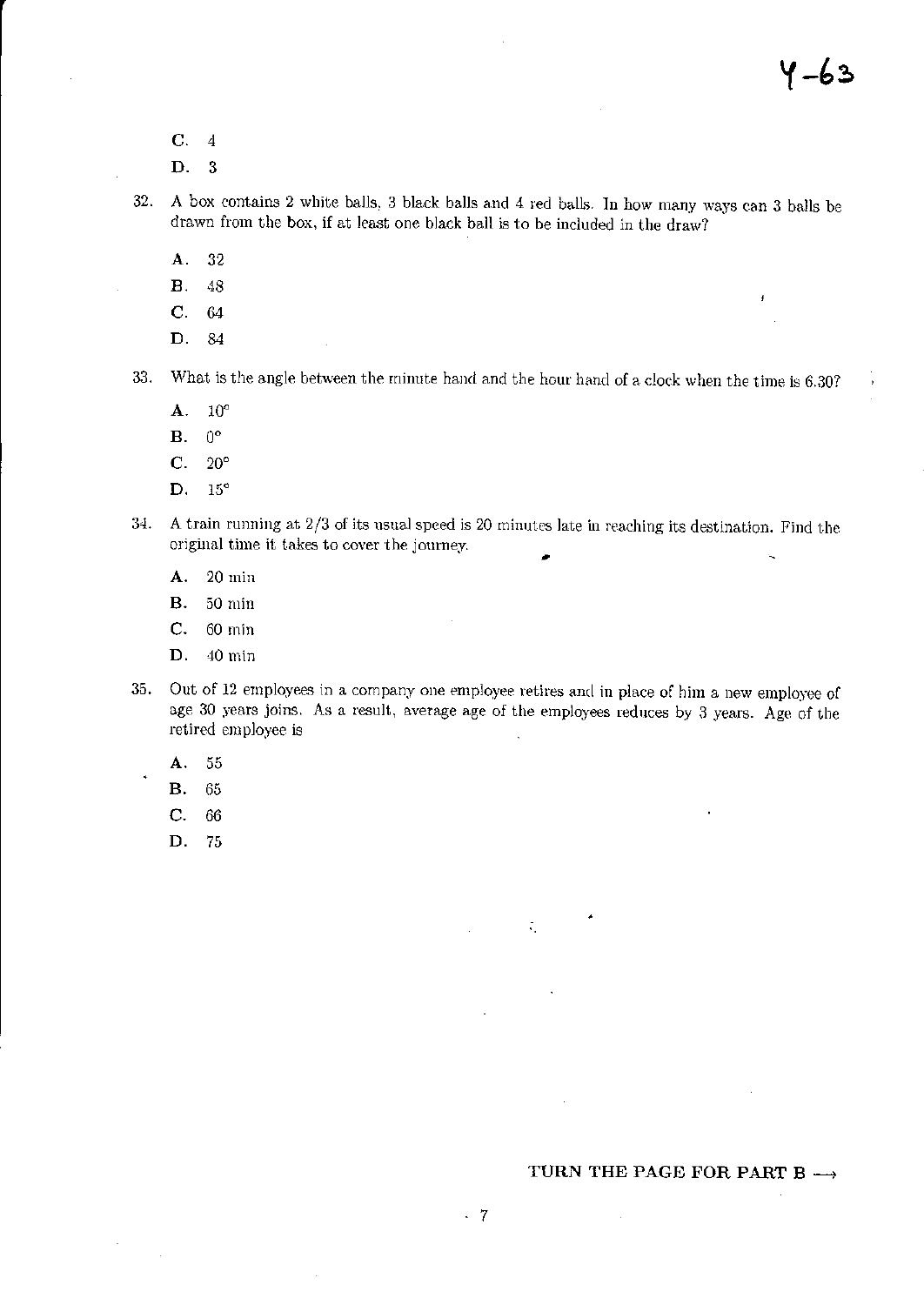#### Part – B: Computer Science

The intersection of a context free language and a regular language is 36.

- A. always regular
- **B.** always context free
- $\mathbf{C}$ . may or may not be context free
- D. none of the above
- 37. What can be said regarding the following two statements about CYK algorithm?
	- I It expects the input grammar to be in Chomsky normal form
	- $\mathbf{H}$ It is based on dynamic programming
	- A. I is true, but II is false
	- **B.** I is false, but II is true
	- $C<sub>1</sub>$ Both I and II are true
	- D. Both I and II are false
- 38. The minimum number of states in a deterministic finite automata (DFA) that will accept the language over the alphabet  $\Sigma = \{a, b\}$  consisting of all the strings with odd number of a and odd number of  $b$  is

'-63

J

- $A.$  $\overline{2}$
- **B.** 3
- $C. 4$
- D. 8
- Which of the following grammars generates the language EQUAL consisting of all words having 39. equal number of a's and b's ( $\lambda$  is null string)?

÷,

- A.  $S \rightarrow aSb \mid bSa \mid \lambda$
- **B.**  $S \rightarrow abS \mid baS \mid \lambda$
- C.  $S \rightarrow aSbS \mid bSaS \mid \lambda$
- D. None of the above

40. What is the output of the following program, assuming int occupies 1 byte?

```
#include <stdio.h>
void main() \{int a[10];
              int *i = \&a[2], *j = \&a[5];
                                               int diff = j-i;
printf("%d", diff);
 }
```
 $\mathbf{A}$ . - 3

- **B.**  $-6$
- C. Garbage Value
- D. Error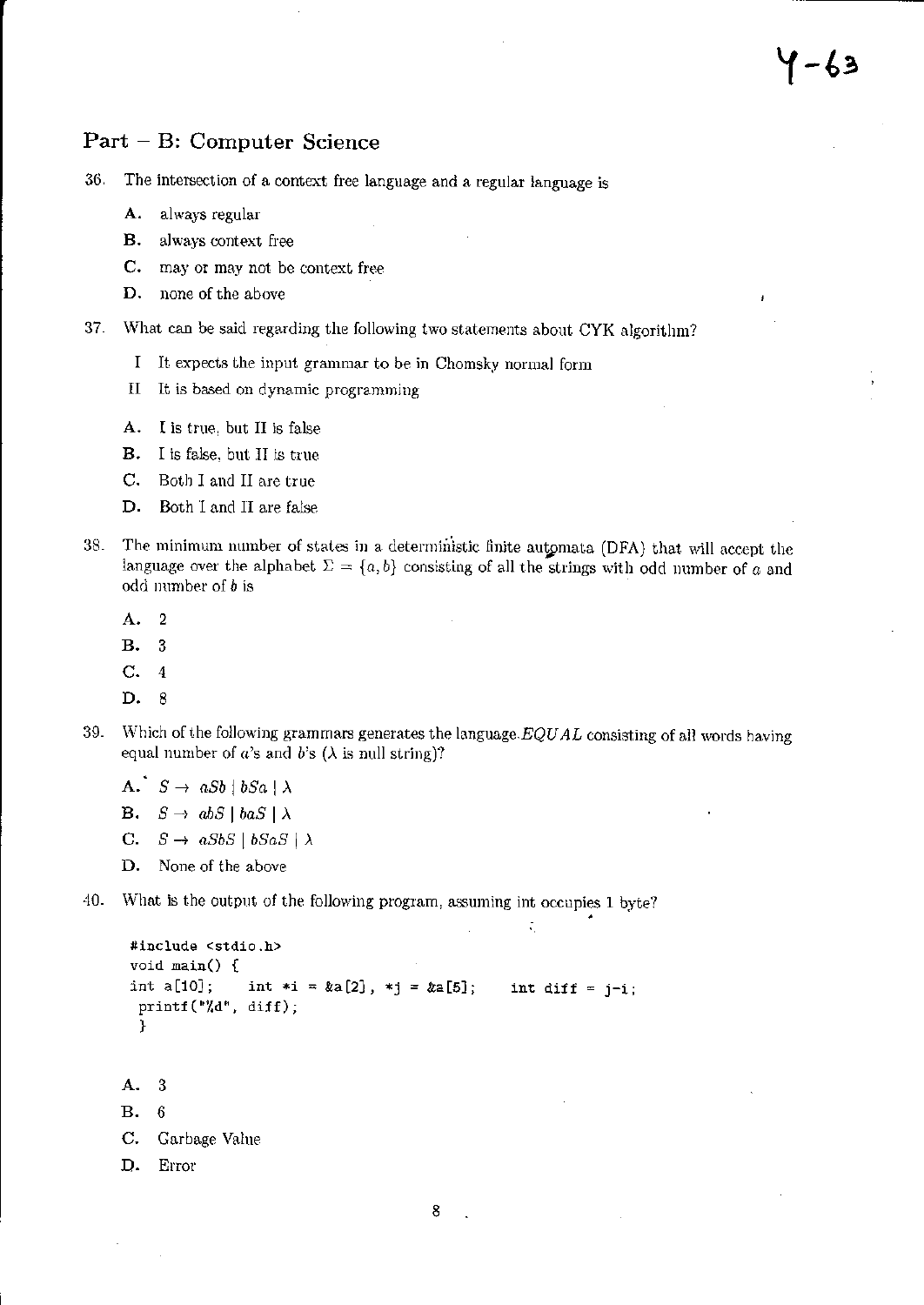<del>و س</del>ر رو

- 41. Which of the following is the correct prototype of a function that takes a character array as an argument and modification inside the function is forbidden?
	- Func(char  $*$  s) А.
	- **B.** Func(const char  $*_s$ )
	- C. Func(char const  $*$  s)
	- D. None
- If the binary max heap  $H = \{40, 10, 20, 9, 6, 19, 15\}$ , then what is the heap after the two opera-42. tions DELETE-MAX() followed by HEAP-INSERT(25)?
	- A.  $\{25, 20, 19, 15, 10, 9, 6\}$
	- **B.**  $\{25, 10, 9, 6, 15, 19\}$
	- C.  $\{25, 10, 20, 9, 6, 19, 15\}$
	- D.  $\{25, 10, 19, 9, 6, 15\}$

In a complete binary tree with 100 nodes what is the total number of nodes at height 1? 43.

- A. 25
- **B.** 32
- $\mathbf{C}$ . 36
- D. 24
- 44. What is the complexity of efficient way of finding the missing number in a given integer array of 1 to 100?
	- $A.$  O(n logn)
	- **B.**  $O(n)$
	- $O(n^2)$ C.
	- D.  $O(logn)$
- 45. A tree has  $x$  vertices of degree 1, 2 vertices of degree 2, 4 vertices of degree 3 and 3 vertices of degree 4. What is the value of  $x$ ?
	- A. 8
	- **B.**  $10$
	- $C.$  $12$
	- D. No tree is possible

Answer the Questions 46 - 47 based on the following code segment. Consider that the parameter var is initiaized to 0 that indexes an array arr.

Å.

```
while (var < n)\mathfrak{c}if (var == 0)\texttt{var++}:if \text{arr}[\text{var}] \geq \text{arr}[\text{var} - 1]\text{var}++:
              else
              \mathfrak{c}
```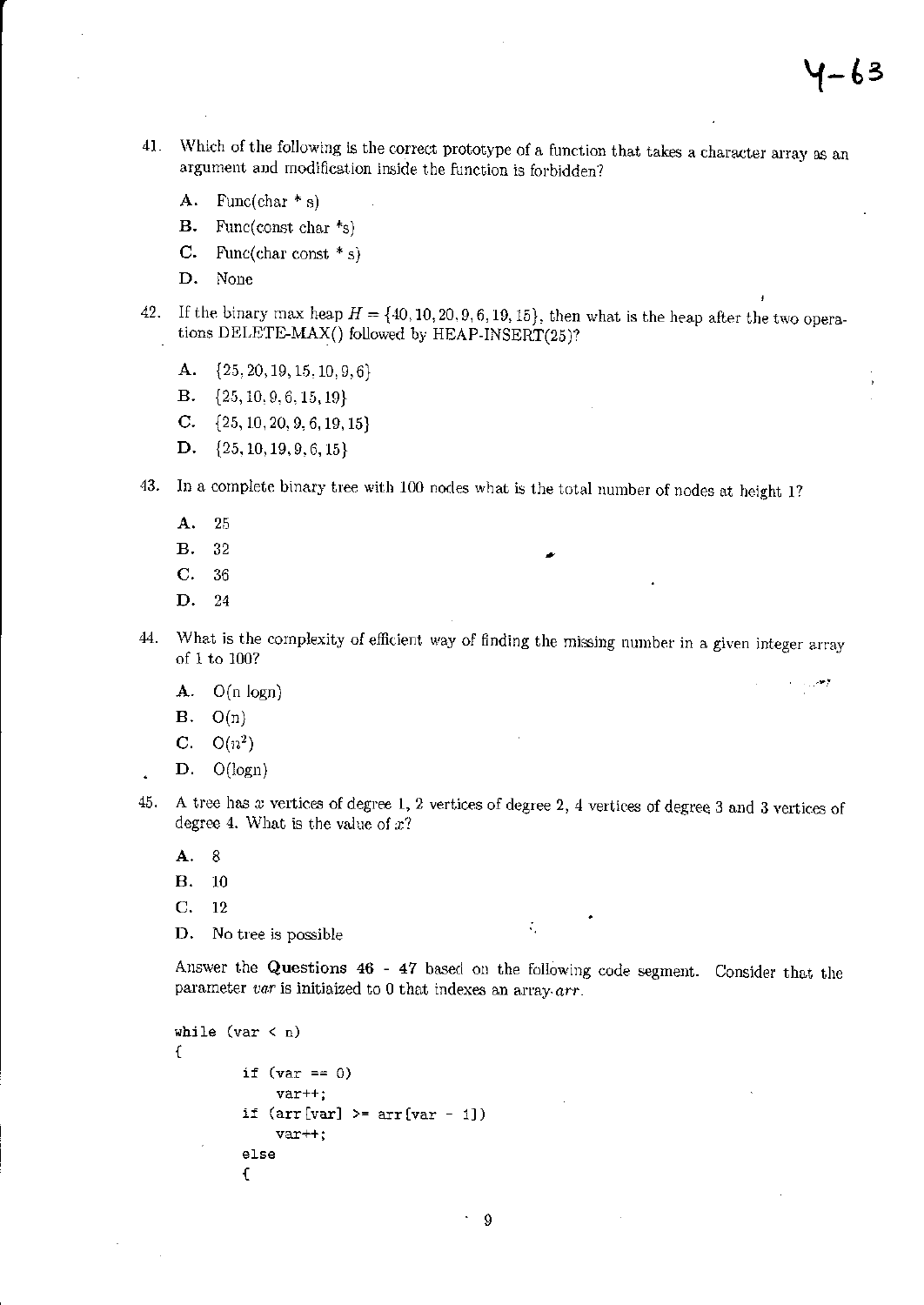j

```
swap(\arr[\nvar], arr[\nvar - 1]);var--;\mathcal{F}
```
- For the input array  $[4,8,2,6]$  how many iterations are required to get 2 to the beginning of the 46. list.
	- 3 A.

 $\mathbf{I}$ 

- **B.** 5
- $C. 2$
- $D.4$

What are the best case and worst case complexities of the given algorithm? 47.

- **A.**  $O(n)$ ,  $O(n^2)$
- **B.**  $O(log n)$ ,  $O(n)$
- C.  $O(n^2)$ ,  $O(n^2)$
- D.  $O(n)$ ,  $O(nlog n)$
- 48. Which of the following problems has a known algorithm of polynomial time complexity?
	- A. Graph-colouring Problem
	- **B.** Travelling Salesperson Problem
	- C. Hamiltonian Circuit Problem
	- D. Linear Programming Problem
- 49. If N is an *n*-bit number, how many bits long is  $N!$ , approximately?
	- $A.$   $nlogn$
	- $B.$   $n!$
	- $C. 2^n$
	- D.  $n^2$
- 50. An undirected graph with *n* nodes is represented by its adjacency matrix A. It is found that  $A^n$ has only '0's along its diagonal. Which of the following is then true about the graph represented by A?

 $\ddot{\cdot}$ 

- A. The graph is planar
- **B.** The graph is acyclic
- $C_{\star}$ The shortest path between any two nodes is longer than  $n$  hops
- D. None of the above
- 51. What is the output of the following program?

```
int \, min()\mathcal{L}char *str:
str = "\&s";
printf(str, "K\n");
return 0;
\mathbf{r}
```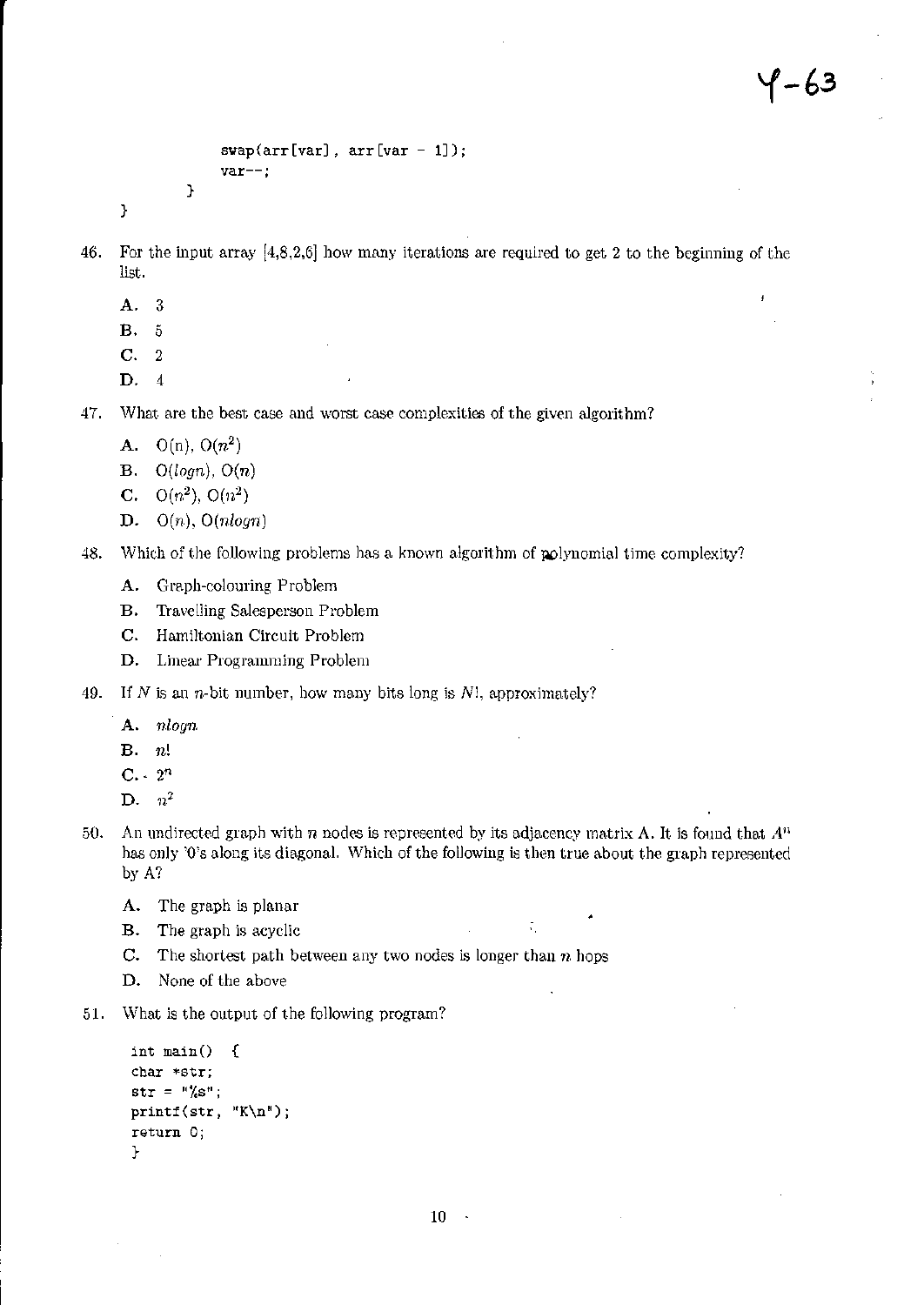- A. No Output
- **B.**  $\%s$
- $\mathbf K$ C.
- D. Error
- C programming language includes two types of modifiers that affect the way variables are ac-52. cessed by both user's programme and the compiler. These modifiers are
	- EXTERN, STATIC A.
	- AUTO, REGISTER **B.**
	- C. AUTO, EXTERN
	- D. CONST, VOLATILE
- What is the order of complexity of the following program? 53.

```
sum=0:
for(i=1; i<=n; i=i*2)
for(j=1; j<=i; j++)sum++;
```
- A.  $O(log n)$
- В.  $O(n \log n)$
- C.  $O(n)$
- D.  $O(2^n)$

54. Which function has a return type as char pointer?

- $\mathbf{A}$ . getline
- **B.** fputs
- C. fgets
- All of the mentioned D.
- Which of the following are hardware solutions for critical section problem for process synchro- $55.$ nization?
	- $\mathbf{i}$ Test and set
	- Peterson's algorithm ií
	- Compare and swap iii
	- iv Bakery algorithm.
	- $(i)$ , and  $(iii)$ А.
	- **B.**  $(i)$  only
	- $C_{\star}$ (iii) only
	- D.  $(ii)$  and  $(iv)$
- 56. Determine the Average Turn-Around-Time, Wait-Time and Response-Time of the following process using round-robin scheduler with a time slice of 1 unit: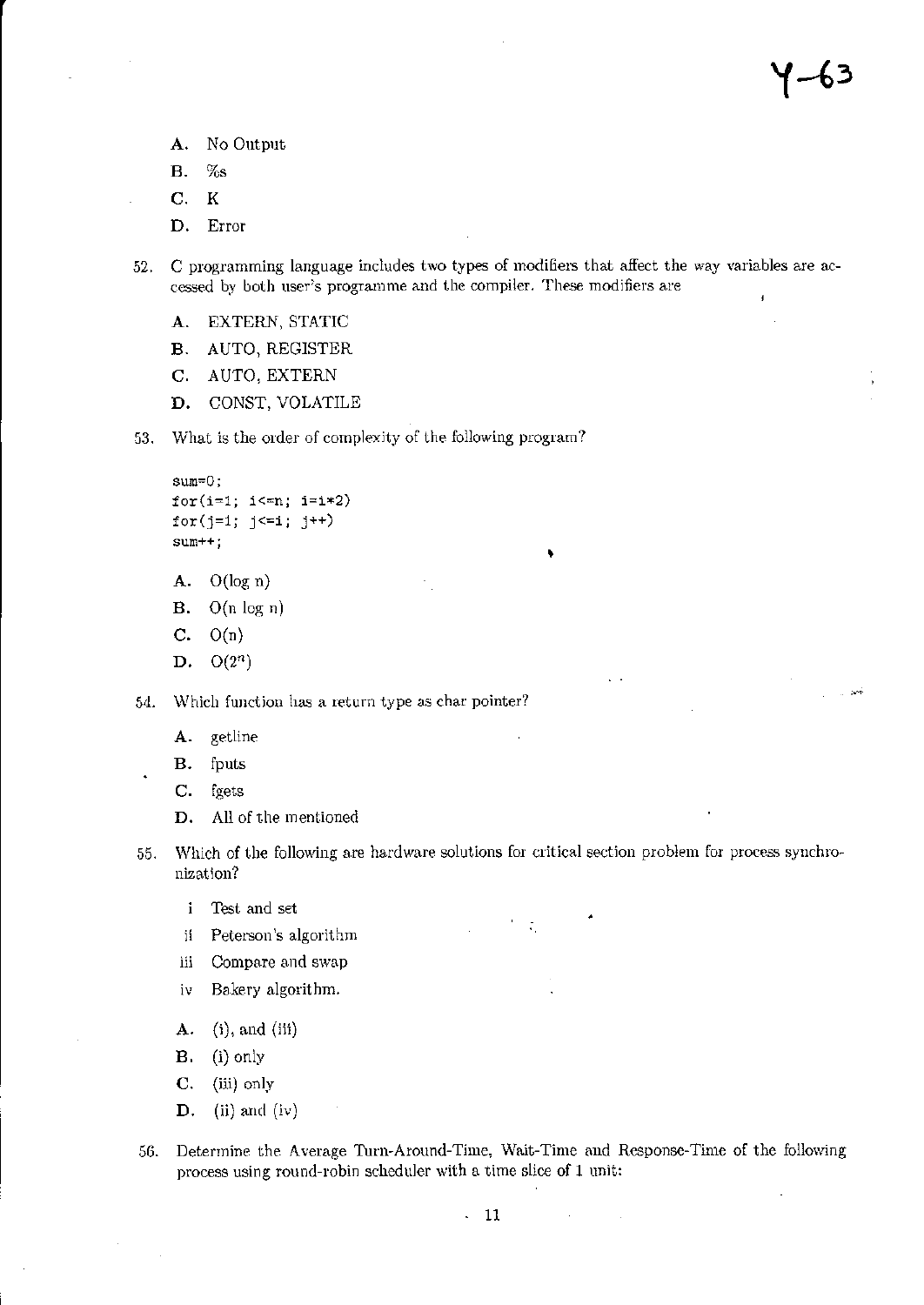|               | Process Arrival Time Burst Time |  |
|---------------|---------------------------------|--|
| A             |                                 |  |
| B             |                                 |  |
| $\mathcal{C}$ |                                 |  |

- A.  $4.33, 3, 2$
- **B.**  $4.33, 2, 1$
- $C_{\star}$  $4, 5, 6$
- D.  $4, 2, 1, 33$

If there are 64 segments each of size 1 kbyte, then the logical address should have 57.

- A. 13 bits
- **B.** 14 bits
- $C_{\star}$ 15 bits
- D. 16 bits
- Consider six memory partitions of size 200 KB, 400 KB, 600 KB, 500 KB, 300 KB, and 250 58. KB, where KB refers to kilobyte. These partitions need to be allotted to four processes of sizes 357 KB, 210 KB, 468 KB and 491 KB in that order. If the best fit algorithm is used, which partitions are NOT allotted to any process?
	- A. 200 KB and 300 KB
	- в. 200 KB and 250 KB
	- C. 250 KB and 300 KB
	- D. 300 KB and 400 KB
- 59. Consider a computer with 8 Mbytes of main memory and 256 K cache. The cache block size is 4K. It uses a direct mapping scheme for cache management. How many different main memory blocks can map onto a given physical cache block?
	- 2048 A.
	- **B.** 256
	- C. 64
	- D. 32
- 60. Memory protection is normally done by
	- A. the processor and the associated hardware
	- в. the operating system
	- C. the compiler
	- D. the user program
- The correct matching for the following pairs is: 61.

1.Run-time type specification A. Buddy System B. Interpretation 2. Segmentation C. Pointer type 3. Memory allocation D. Virtual Memory 4. Garbage collection

 $\ddot{\cdot}$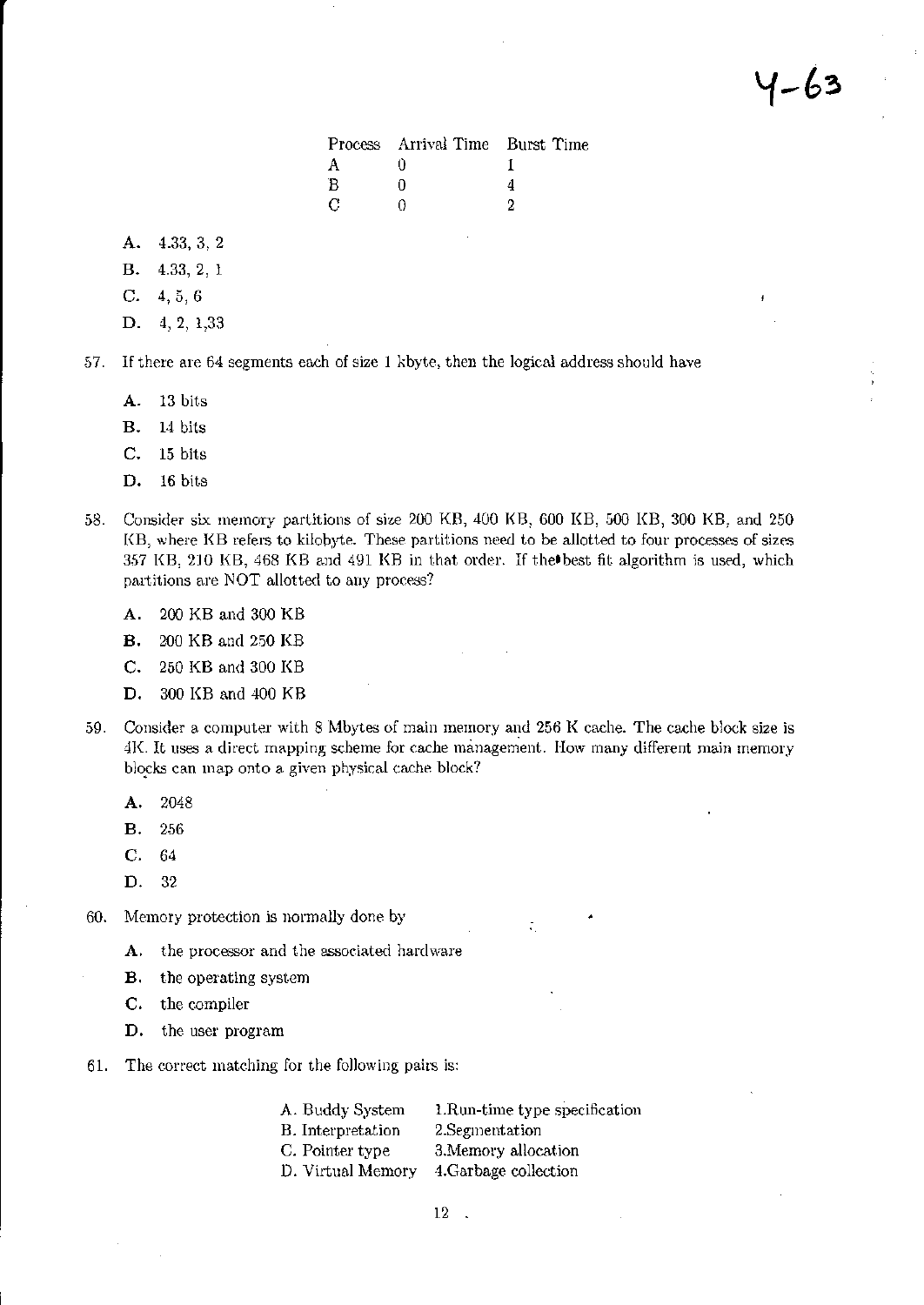$\zeta$   $\approx$ 

- A.  $A-3, B-4, C-2$  and  $D-1$
- **B.**  $A-3, B-1, C-4$  and  $D-2$
- C. A-4, B-3, C-2 and D-1
- D.  $A-2, B-4, C-1$  and  $D-3$
- 62. An image is 1024 x 768 pixels with 3 bytes/pixel. Assume the image is uncompressed. How long does it take to transmit it over a 56kbps modem channel?
	- $A.$  $200$  sec
	- в. 337.042 sec

C.  $300<sub>sec</sub>$ 

- D. 33.7042 sec
- 63. A particular system uses a page size of 1K bytes. A page table for a particular process (having 8 pages) contains [4, 6, \*, 2, \*, 7, \*, 3] (Note: The page table contains only list frame numbers corresponding to page number, a \* indicates that corresponding page is yet to be loaded into memory. Everything uses 0-based indexing).
	- i) What physical address corresponds to the virtual address of 150?
	- ii) Find range of virtual addresses that will generate a page fault.
	- А. 1074, (2048-3071, 4096-5119, 6144-7167)
	- **B.** 150, (2048-3071)
	- C. 4246, (2048-3071, 4096-5119, 6144-7167)
	- D. It cannot be determined

The correct matching for the following pairs is: 64.

| a. Disk scheduling      | 1.Round Robin |
|-------------------------|---------------|
| b. Batch Processing     | 2.SCAN        |
| c. Time Sharing         | 3.LIFO        |
| d. Interrupt Processing | 4.FIFO        |

- A. a-3, b-4, c-2 and d-1
- **B.**  $a-4$ ,  $b-3$ ,  $c-2$  and  $d-1$
- C. a-2, b-4, c-1 and  $d-3$
- D.  $a-3$ , b-4, c-3 and d-2

One of the purposes of applying data integrity constraints in databases is 65.

- А. Controlling that user to access data
- **B.** Improving the quality of data entered for specific property
- C. Data cannot be updated
- D. Avoiding to enter duplicate records
- 66. Which of the following  $(\min(M), \max(N))$  conditions means a partial participation of the relation in a relationship?
	- $0:N$ А.
	- **B.**  $0:M$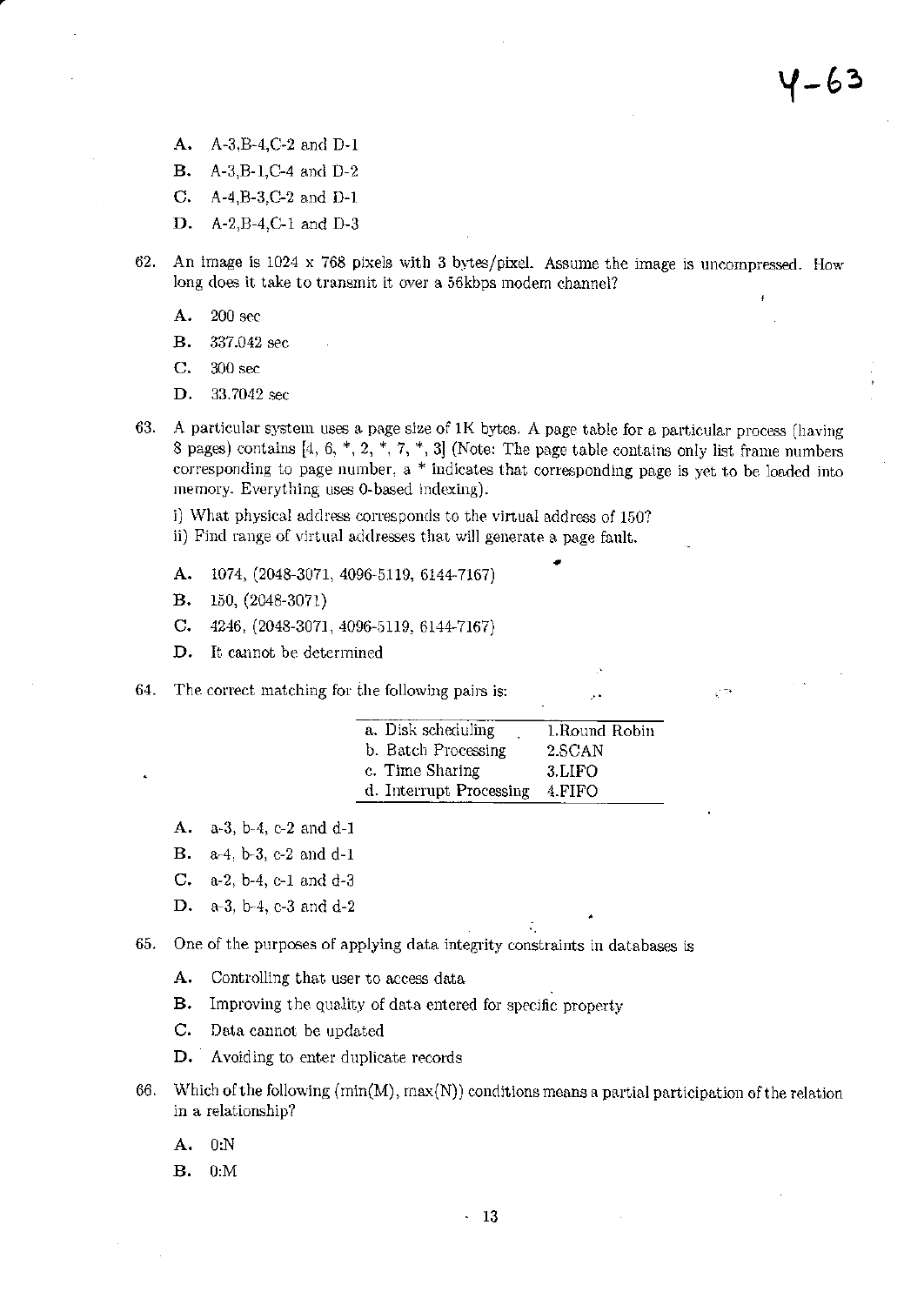- $C_{\star}$  $1:N$
- D. Both A and B above
- 67. There is a relation R with the functional dependencies of the form  $X \to Y$ . For each of these functional dependencies, the left side component (attribute  $X$ ) is a key. What is the highest normal form(NF) satisfied by the relation R?
	- **BCNF** А.
	- $\mathbf{B}$ .  $1NF$
	- C.  $2NF$
	- D.  $3NF$
- 68. Which lock is acquired by a transaction so that both read and write operations are performed on the same data item?
	- Shared mode A.
	- **B.** Exclusive mode
	- $\mathbf{C}$ . Write mode
	- D. Shared and exclusive mode
- 69. What is speculative execution in MapReduce/Hadoop?
	- Speculatively allocate more nodes to handle future MapReduce tasks A.
	- Certain number of duplicate tasks are launched on same slave node to handle the fault- $\mathbf{B}$ . tolerance issue
	- Speculatively terminate some nodes in MapReduce cluster for conservation of energy C.
	- D. Certain number of duplicate tasks are launched on different slave nodes to handle the fault-tolerance issue
- In the following directed network, each edge represents the capacity of the link as amount of 70. Giga bits per second that can pass through it at any given time. Assuming the flow property of conservation, what is the maximum possible flow in this network that can reach from the source to the destination?



- А. 15
- 9 **B.**
- 13 С.
- D.  $\overline{7}$